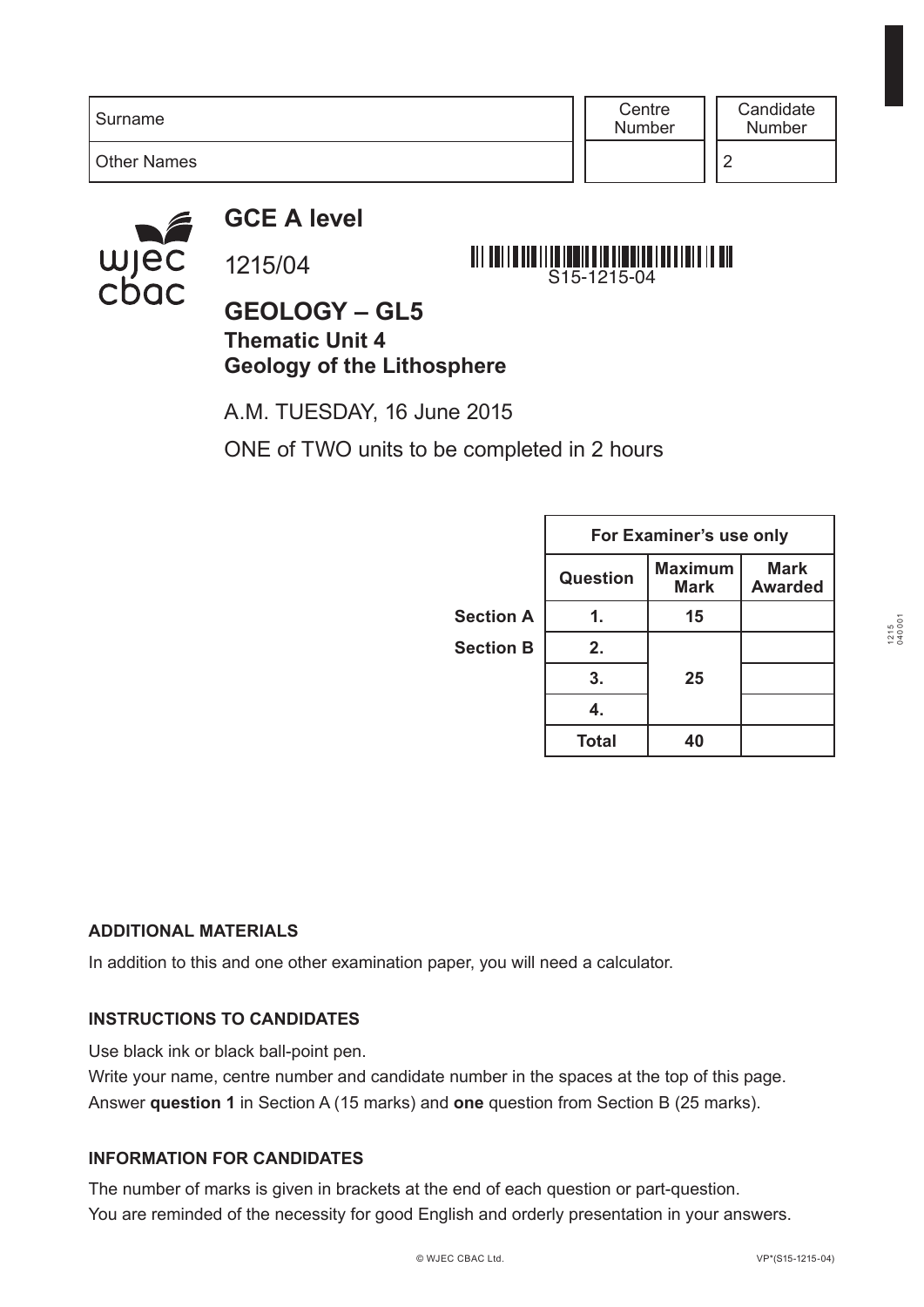## **SECTION A**

2

**1. Figure 1a** is a simplified geological map of the island of Sumatra in the east Indian Ocean. **Figure 1b** is a cross section (**X**–**Y**) showing the distribution of earthquake foci across the Sumatran subduction zone.



Examiner

only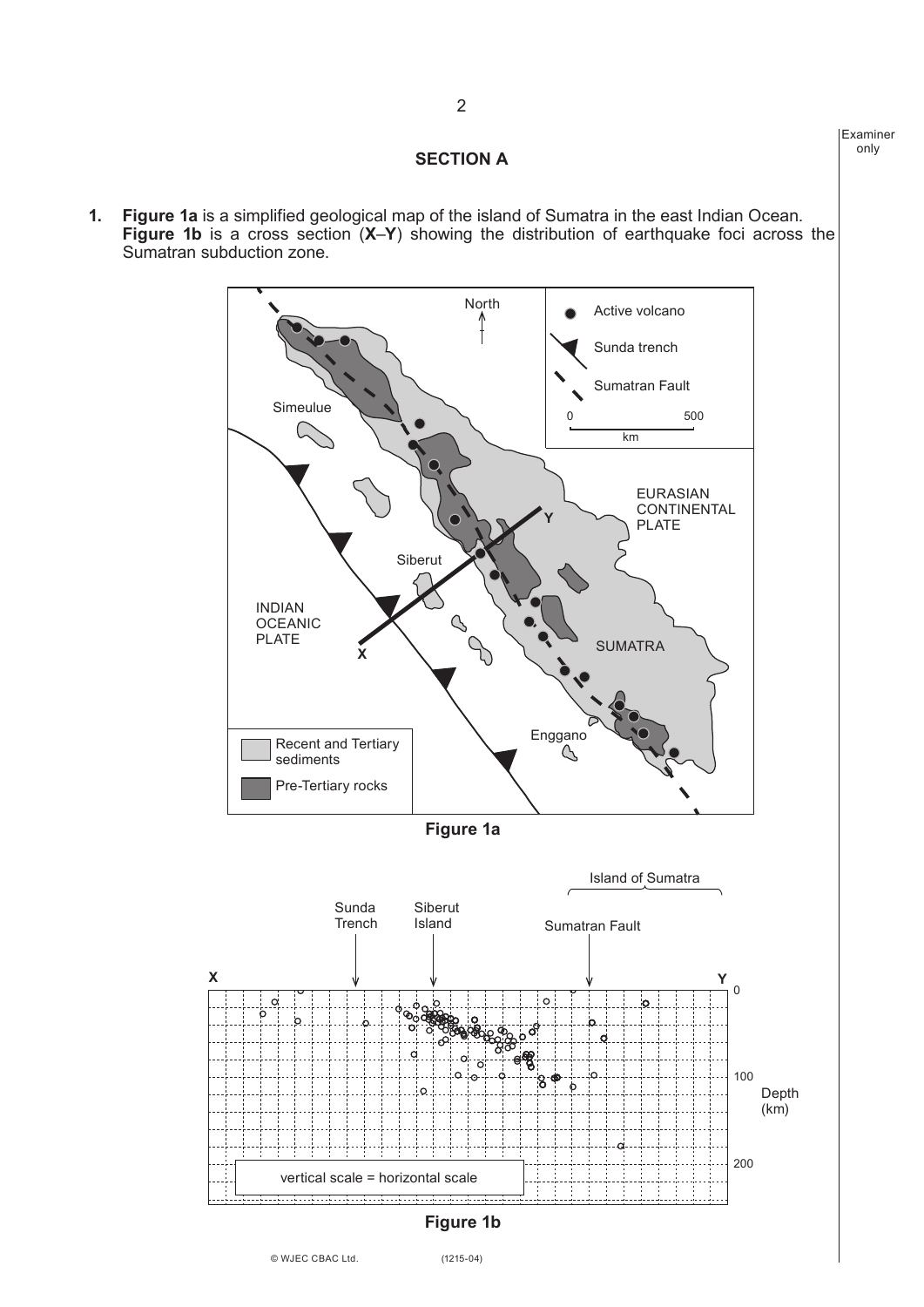| (a) |       | Describe the distribution of earthquake foci in Figure 1b.<br>$[3]$                                                                                                                                                                     | Examiner<br>only |
|-----|-------|-----------------------------------------------------------------------------------------------------------------------------------------------------------------------------------------------------------------------------------------|------------------|
|     |       |                                                                                                                                                                                                                                         |                  |
| (b) | (i)   | Draw and label on <b>Figure 1b</b> a line to show the probable position of the top of the<br>subducted Indian Oceanic Plate.<br>$[2]$                                                                                                   |                  |
|     | (ii)  | The Indian Oceanic Plate bends before it subducts. This may result in tensional<br>forces at shallow depths in the plate. Label one earthquake focus ( $T \rightarrow$ ) on<br>Figure 1b which may result from such a process.<br>$[1]$ |                  |
|     | (iii) | Earthquakes at shallow depths can also be generated as rising magma intrudes<br>into brittle rocks. Label one earthquake focus ( $M \rightarrow$ ) on Figure 1b which may result<br>from such a process.<br>[1]                         |                  |
| (c) |       | The chain of islands stretching from Simeulue to Enggano on Figure 1a forms part of a<br>modern day accretionary prism. Explain the evidence on Figure 1a to support this idea.<br>$[2]$                                                |                  |
|     |       |                                                                                                                                                                                                                                         |                  |
|     |       |                                                                                                                                                                                                                                         |                  |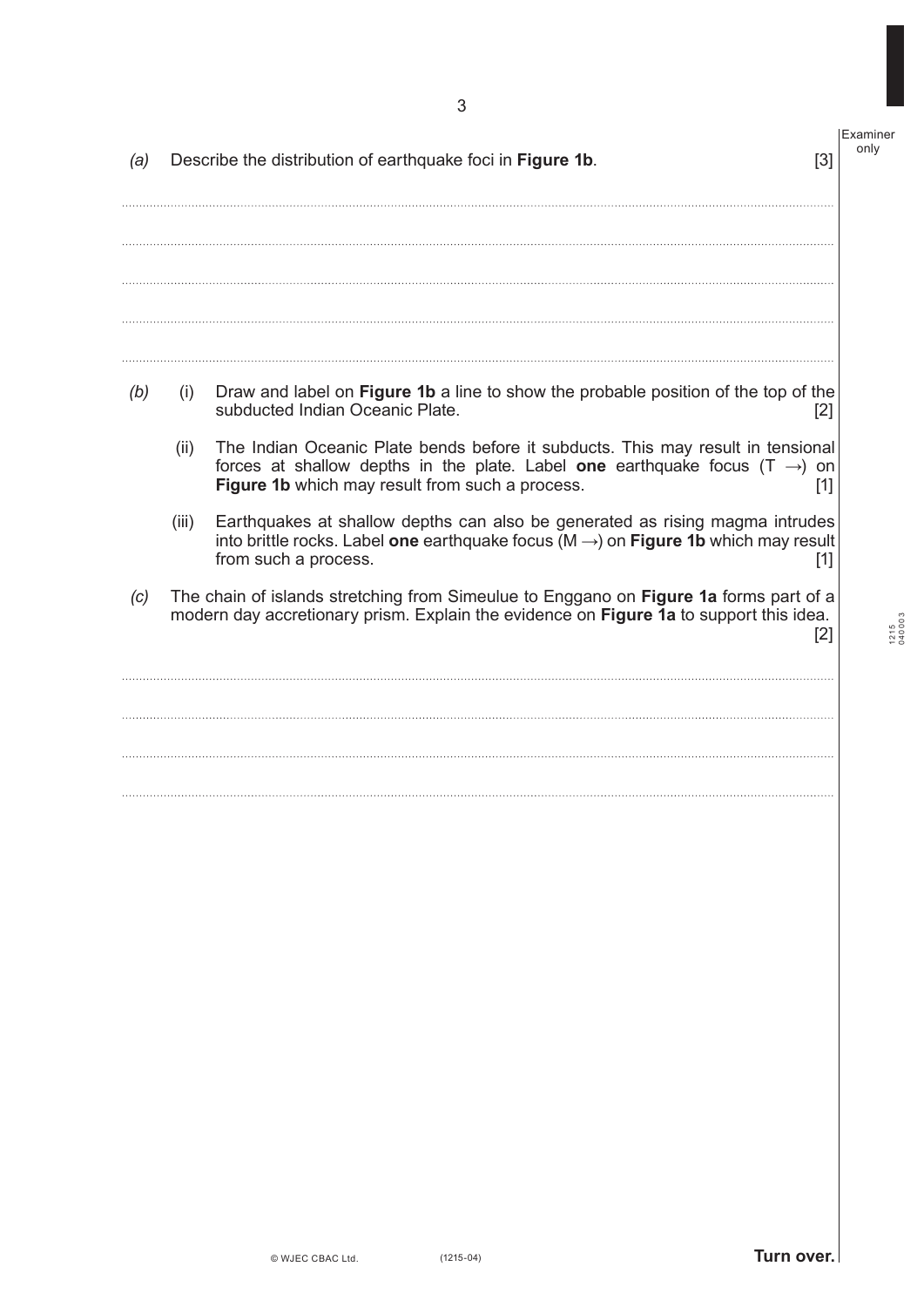#### Examiner only

The **Pre-Tertiary rocks** of Sumatra can be divided into three main rock units (**Table 1**).<br>These three units indicate that accretion has been occurring in the Sumatra region for more than 100 Ma. Explain the evidence in **T**  $(d)$ 

|    | Pre-Tertiary Rock Unit                                                         | Explanation of evidence |
|----|--------------------------------------------------------------------------------|-------------------------|
| 1. | Altered peridotites,<br>gabbros, dolerites and<br>basalts (often pillowed)     |                         |
| 2. | Greywackes (turbidites)<br>and fine-grained marine<br>sediments                |                         |
| 3. | Andesite and basalt<br>volcanics closely<br>associated with reef<br>limestones |                         |

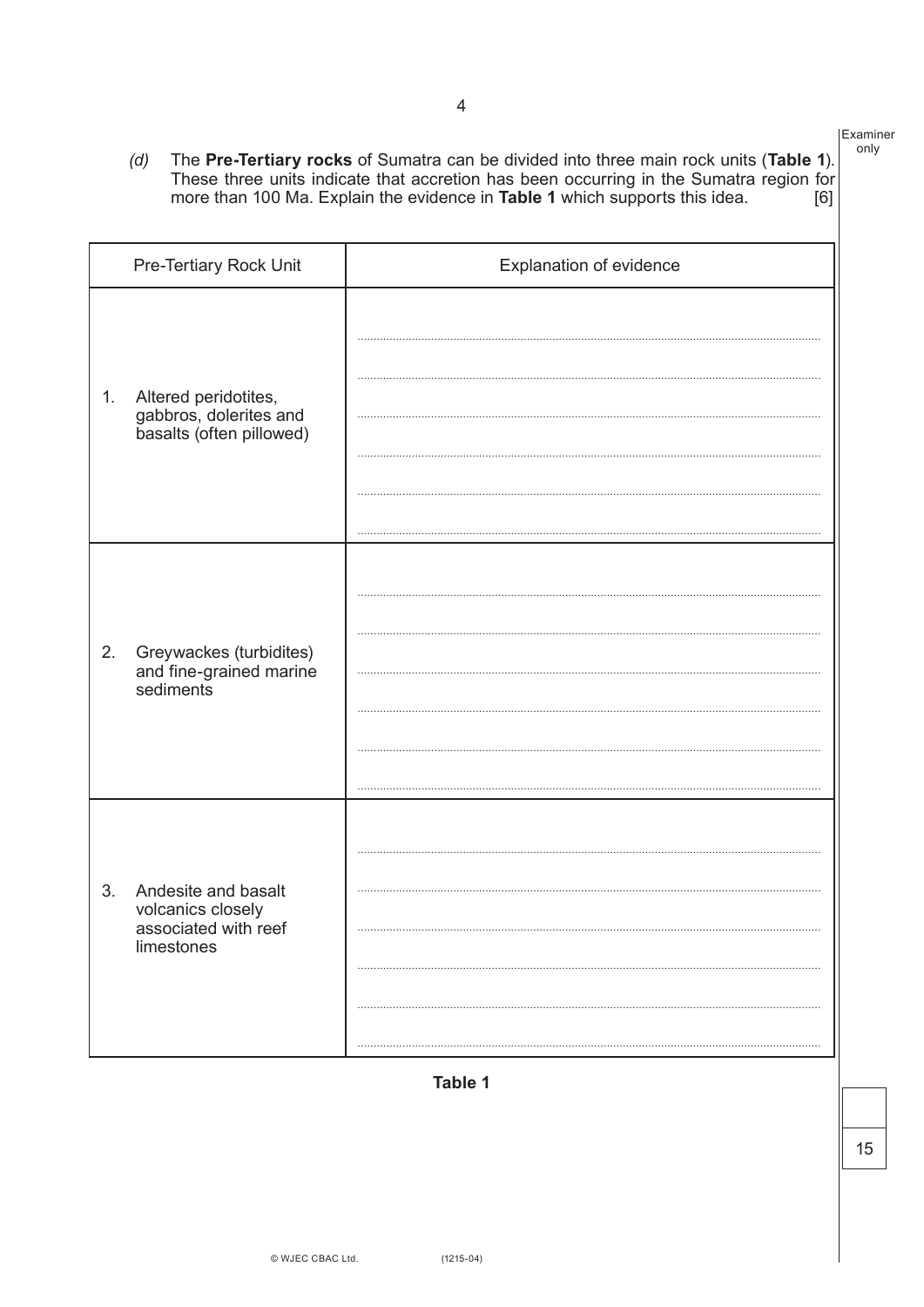## **SECTION B**

5

## *Answer* **one** *question only.*

## *Write your answer in the remaining pages of this booklet.*

- **2.** *(a)* Describe how the rate **and** direction of seafloor spreading might be calculated from
	- patterns of ocean magnetic anomalies<br>• mantle plume (botspot) data
	- **•** mantle plume (hotspot) data.
	- *(b)* Evaluate the effectiveness of these two methods in determining the rate **and** direction of seafloor spreading.

[25]

[25]

- **3.** *(a)* Describe the differences between oceanic and continental lithosphere in terms of
	- **•** composition
	- **•** thickness
	- **•** age.
	- *(b) "Our knowledge of the composition of the continental lithosphere is limited."* Evaluate this statement.

1215 040005

**4.** *"The strength of rocks and how they deform in the lithosphere is controlled solely by temperature."* Evaluate the validity of this statement.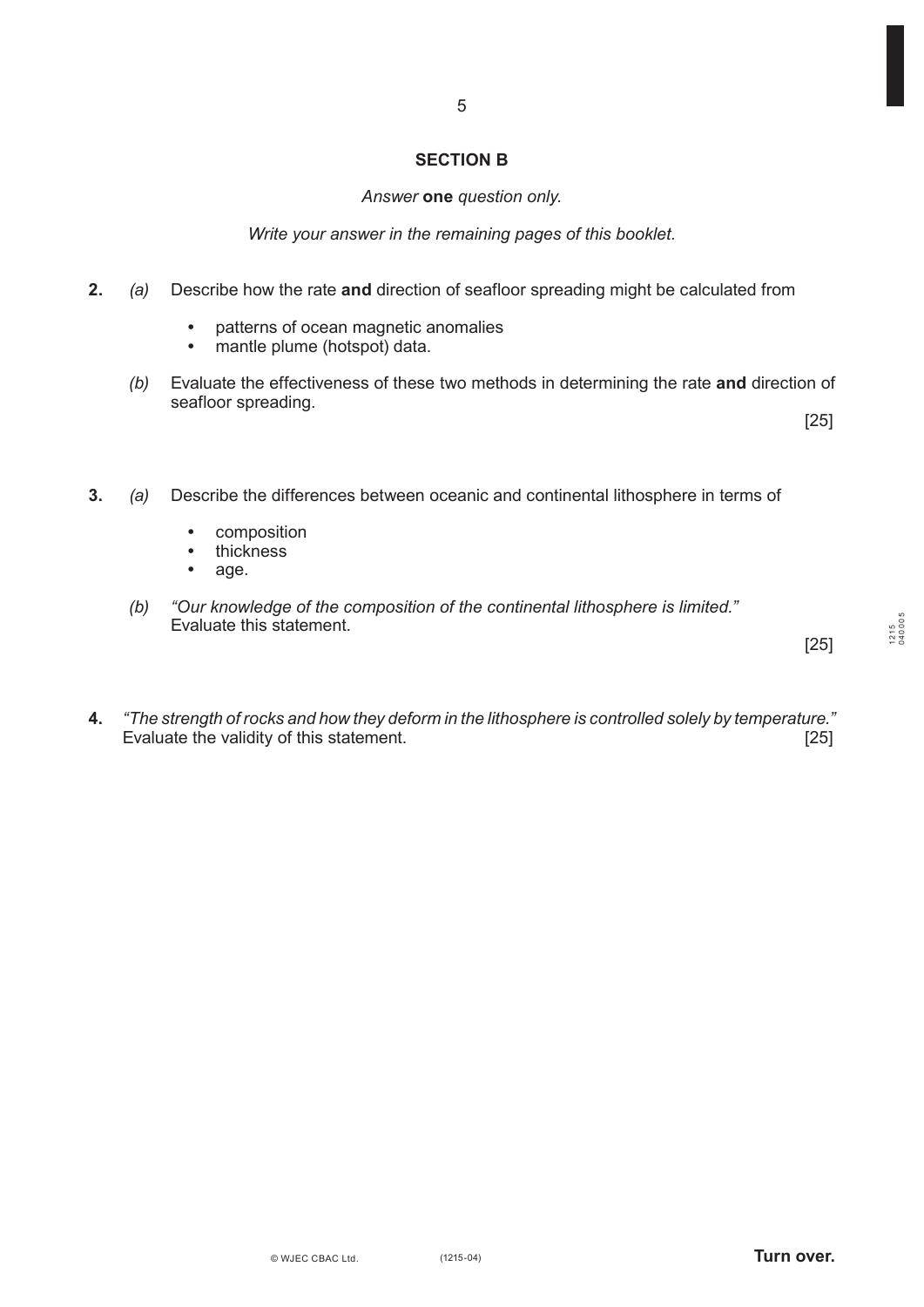| © WJEC CBAC Ltd. |  |
|------------------|--|
|                  |  |

| $(1215-04)$ |
|-------------|
|-------------|

| Examiner<br>only |
|------------------|
|                  |
|                  |
|                  |
|                  |
|                  |
|                  |
|                  |
|                  |
|                  |
|                  |
|                  |
|                  |
|                  |
|                  |
|                  |
|                  |
|                  |
|                  |
|                  |
|                  |
|                  |
|                  |
|                  |
|                  |
|                  |
|                  |

 $\overline{\phantom{a}}$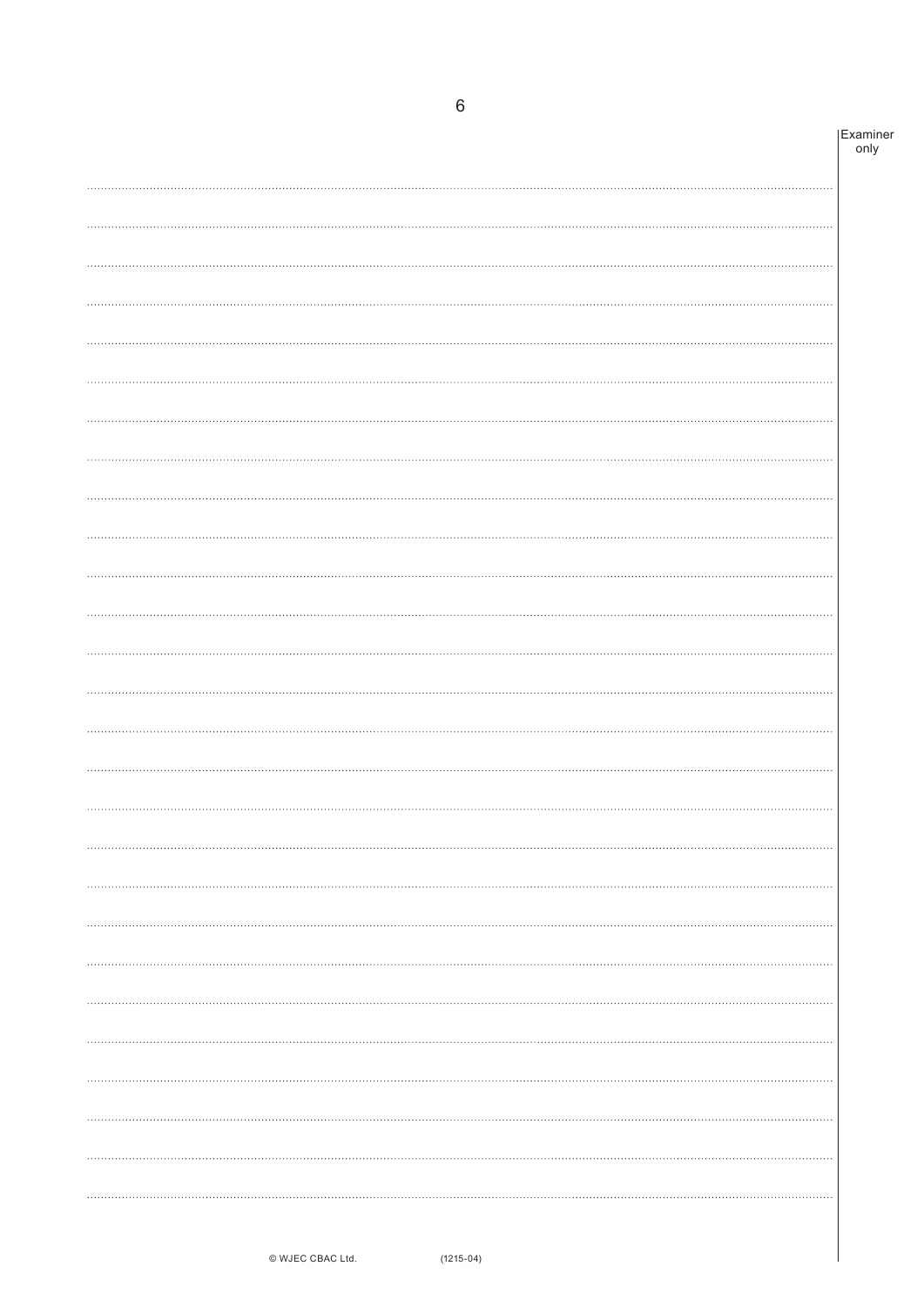| Examiner<br>only |
|------------------|
|                  |
|                  |
|                  |
|                  |
|                  |
|                  |
|                  |
|                  |
|                  |
|                  |
|                  |
|                  |
|                  |
|                  |
|                  |
|                  |
|                  |
|                  |
|                  |
|                  |
|                  |
|                  |
|                  |
|                  |
|                  |
|                  |
|                  |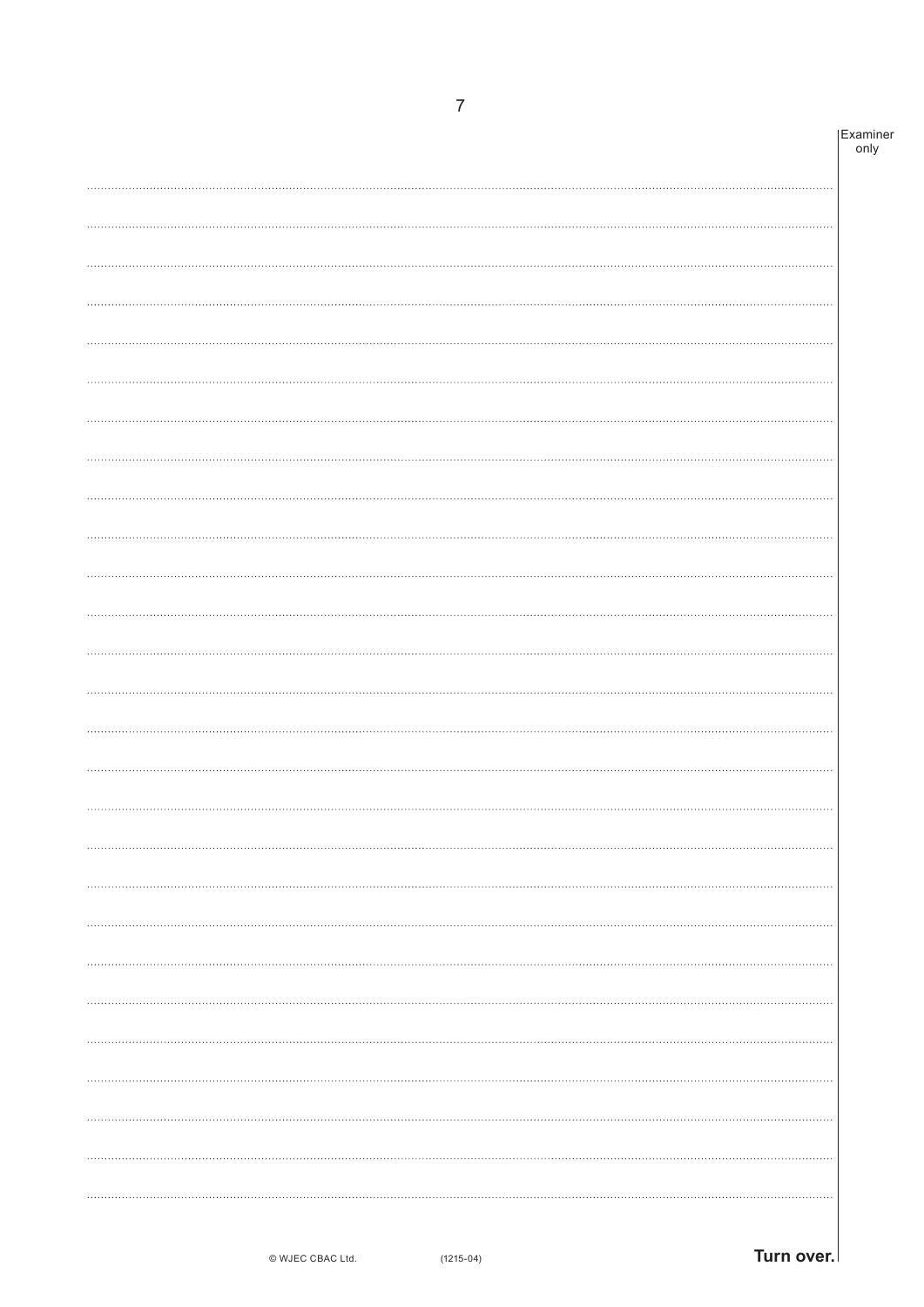| $(1215-04)$ |  |
|-------------|--|
|-------------|--|

| . | Examiner<br>only |
|---|------------------|
|   |                  |
|   |                  |
|   |                  |
|   |                  |
|   |                  |
|   |                  |
|   |                  |
|   |                  |
|   |                  |
|   |                  |
|   |                  |
|   |                  |
|   |                  |
|   |                  |
|   |                  |
|   |                  |
|   |                  |
|   |                  |
|   |                  |
|   |                  |
|   |                  |
|   |                  |
|   |                  |
|   |                  |
|   |                  |

 $\overline{\phantom{a}}$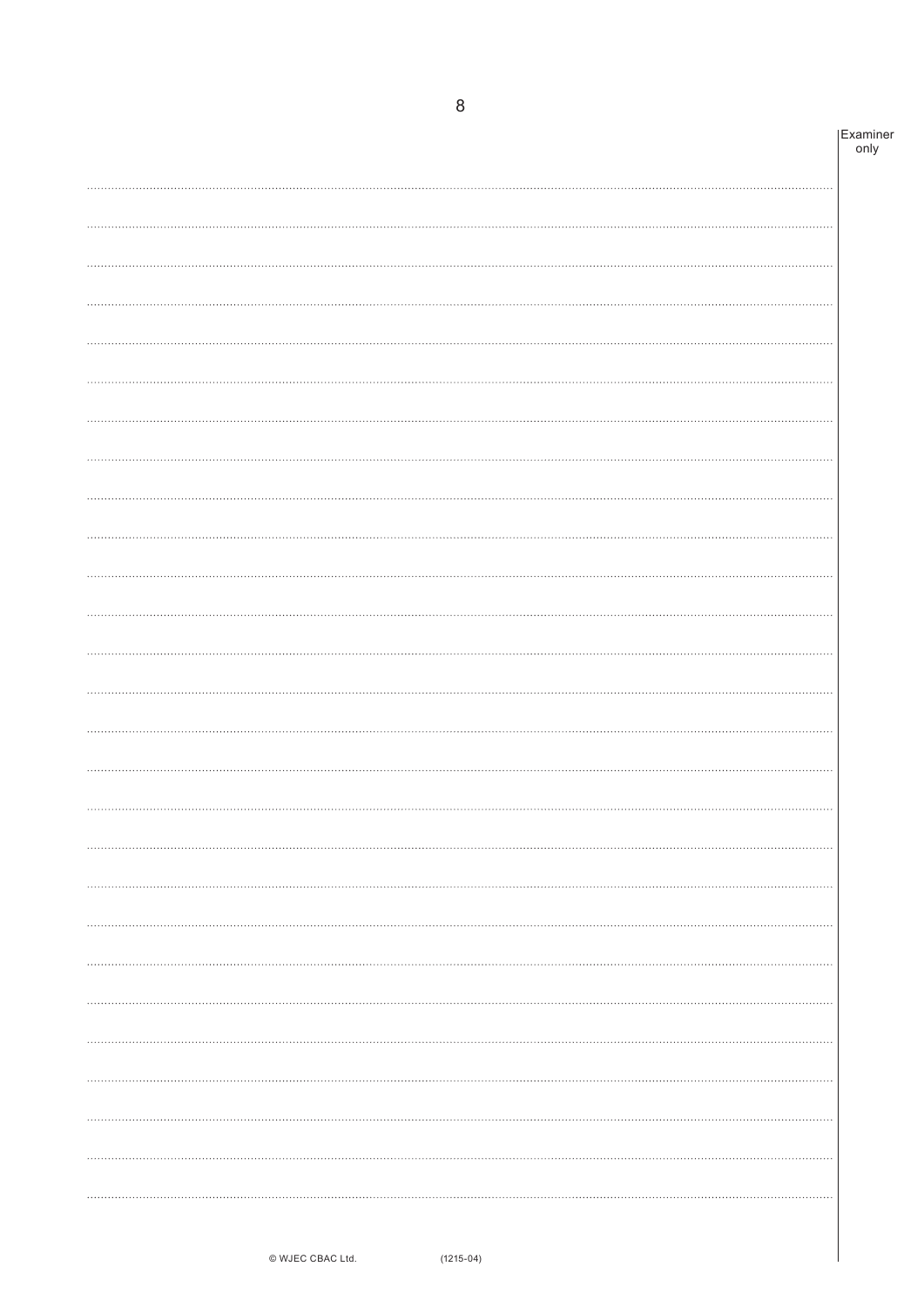| Examiner<br>only |
|------------------|
|                  |
|                  |
|                  |
|                  |
|                  |
|                  |
|                  |
|                  |
|                  |
|                  |
|                  |
|                  |
|                  |
|                  |
|                  |
|                  |
|                  |
|                  |
|                  |
|                  |
|                  |
|                  |
|                  |
|                  |
|                  |
|                  |

(1215-04)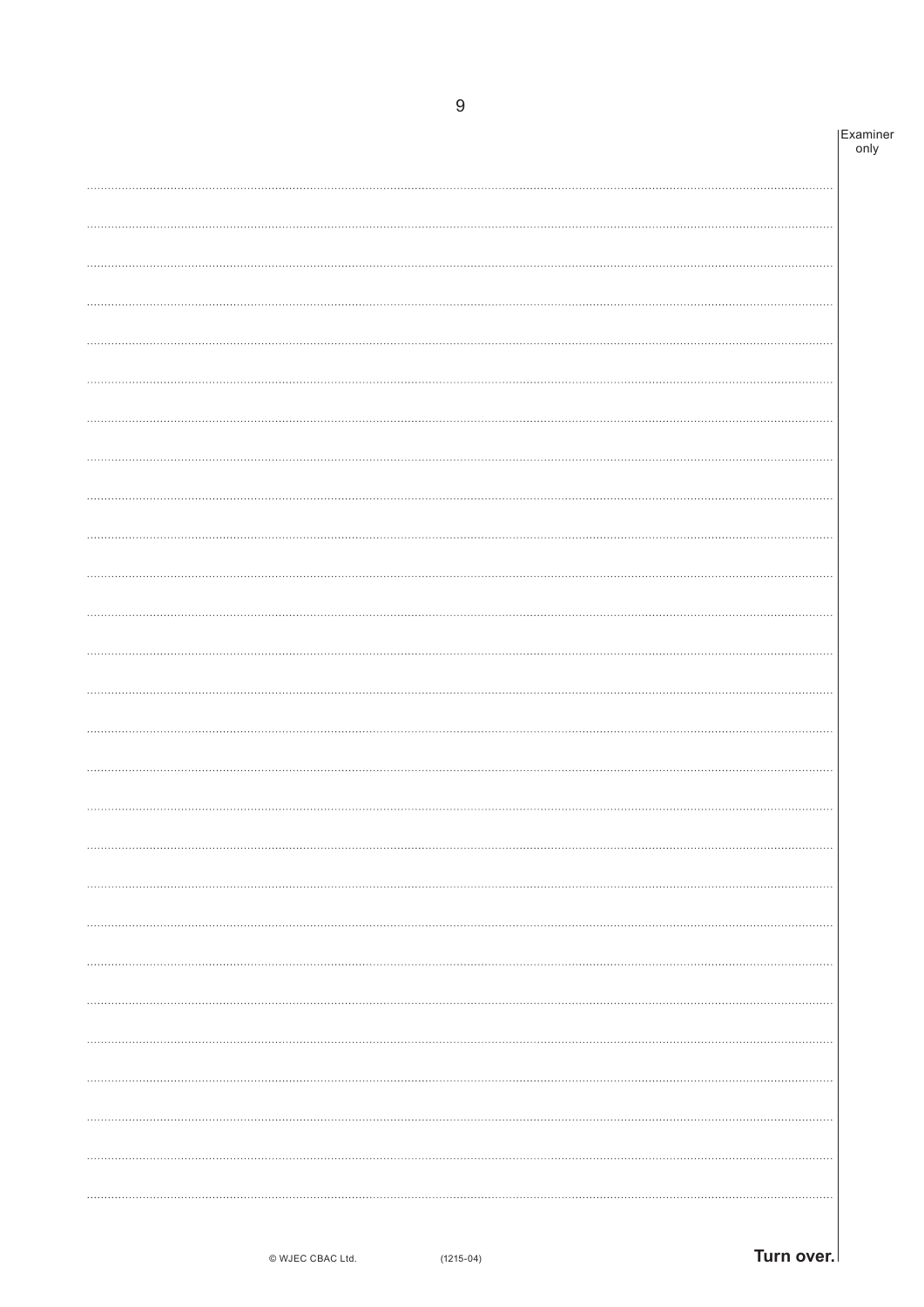| © WJEC CBAC Ltd. | $(1215-04)$ |
|------------------|-------------|

| 10                  |                  |
|---------------------|------------------|
|                     | Examineı<br>only |
|                     |                  |
|                     |                  |
|                     |                  |
|                     |                  |
|                     |                  |
|                     |                  |
|                     |                  |
|                     |                  |
|                     |                  |
|                     |                  |
|                     |                  |
|                     |                  |
|                     |                  |
|                     |                  |
|                     |                  |
|                     |                  |
|                     |                  |
|                     |                  |
|                     |                  |
|                     |                  |
|                     |                  |
|                     |                  |
|                     |                  |
|                     |                  |
|                     |                  |
|                     |                  |
|                     |                  |
| .                   |                  |
|                     |                  |
|                     |                  |
|                     |                  |
|                     |                  |
|                     |                  |
|                     |                  |
|                     |                  |
| <b>END OF PAPER</b> |                  |